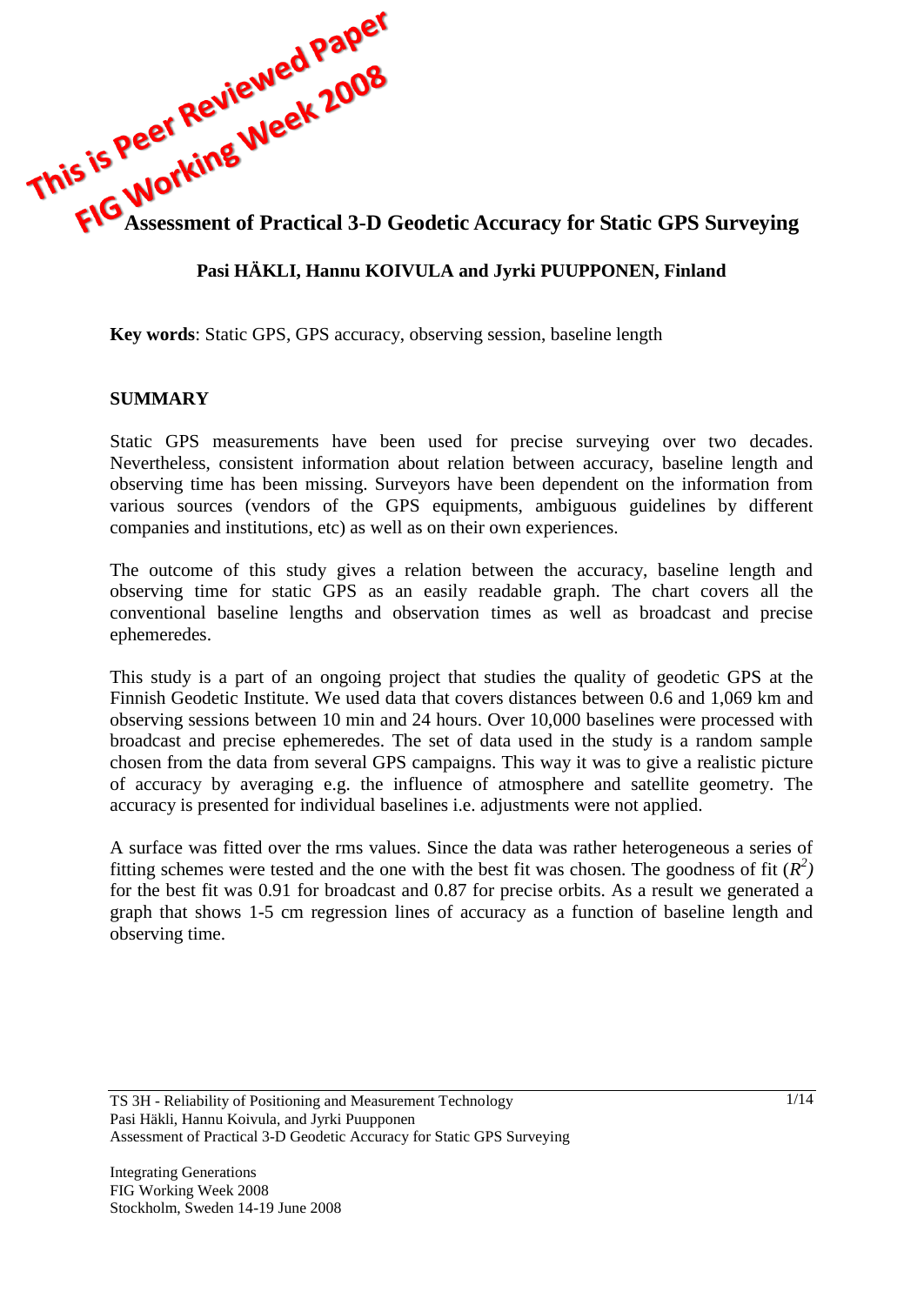# **Assessment of Practical 3-D Geodetic Accuracy for Static GPS Surveying**

## **Pasi HÄKLI, Hannu KOIVULA and Jyrki PUUPPONEN, Finland**

### **1 INTRODUCTION**

GPS has been used for surveying since mid 1980's. Surveyors have utilized different modes of the GPS as soon as they have become available. In the beginning of GPS era static measurements rapidly took over traditional surveying methods. Nevertheless exact information about accuracy, reliability and required observing times were missing. Surveyors were dependent on the information from various ambiguous sources (guidelines by GPS vendors, different institutions, etc) as well as on their own experiences. Even today surveying society may feel a lack of consistent and research-based knowledge of an optimum way of using GPS for practical surveying.

There have been several scientific studies on GPS accuracy. Beutler et al. 1989 gave an empirical formula for connecting baseline length with accuracy. Their intension was to give a rule for the best possible GPS accuracy of the time. Similar studies were conducted e.g. by Dong and Bock (1989), Davis et al. (1989) and Larson and Agnew (1991). They all gave GPS accuracy as a function of baseline length. Eckl et al. (2001) added observing time as one factor of GPS accuracy. They used GPS data with 4-24 hour sessions and baseline lengths between 26 and 300 km. Soler et al. (2006) expanded observing times to cover also shorter sessions (1-4 hours). Dogan (2007) studied also the accuracy of GPS with observing times between 4-24 hours. He followed the methodology of Eckl et al. (2001). All these studies are valuable and give information of the reachable accuracy when scientific GPS softwares are used. The aim of these studies has mainly been to demonstrate the highest reachable accuracy for special scientific purposes like deformation studies.

Our primary goal was to create a general guideline that surveyors might find useful for practical purposes. We are using commercial GPS software with default parameters, covering observing sessions between 10 minutes and 24 hours and baselines between 0.6 km and 1,069 km. Both broadcast and precise orbits are used with the same GPS data. In this paper we show a relation between accuracy, observing time and baseline length as a one easily readable graph.

This study is a part of an ongoing project that studies the quality of geodetic GPS. The goal of the project is to investigate both real-time and post-processing geodetic GPS in practice. Realtime applications, namely real-time kinematic (RTK) and Virtual Reference Station (VRS™) concept, were studied in 2003-2005 (Häkli, 2004, 2006 and 2007; Häkli and Koivula, 2006).

### **2 TEST METHODS**

The goal of this study was to find a relation between observing time, baseline length and accuracy in static GPS surveying. Naturally attainable accuracy is not only a function of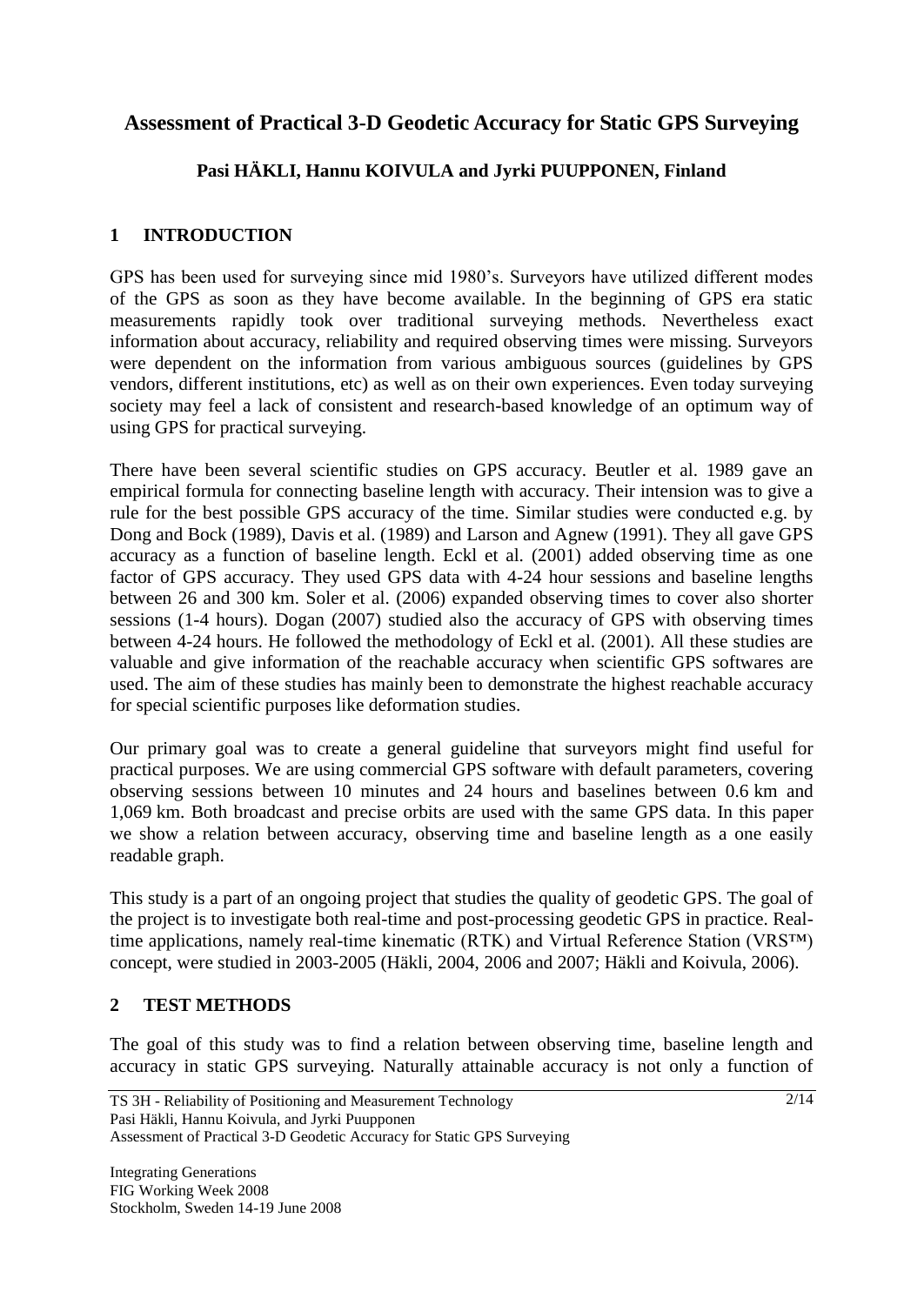baseline length and observation time. It may also be influenced by sampling rate, satellite orbits, satellite geometry, atmosphere, carefulness of the observer, site-dependent effects like obstacles and multipath conditions (see e.g. Granström 2006), the equipments and postprocessing software. In this study we tried to take into account as many of these factors as possible.

## **2.1 Test Field and Reference Coordinates**

For the static test field permanent or semi-permanent sites were chosen (Figures 1-3). The test field consists of the Finnish permanent GPS network FinnRef® , Suurupi permanent GPS station in Estonia and concrete pillar stations from regular GPS research campaigns. These campaign points are concrete pillars with an antenna platform that has a 5/8-inch hole in the middle. The GPS antenna is mounted on top of this platform. Use of this kind of pillars and permanent GPS stations ensures that our results are free from centering and height reading errors. Also all the sites have a good visibility so that the observations were made in a good observing conditions.

Total of 31 stations or pillars were used in the test and a set of baselines between them was chosen. ITRF2000 coordinates of the points were determined with Bernese software using at least 24 hours of data. ITRF coordinates were derived from Metsähovi (METS) IGS station. The epoch of the coordinates is 2004.5 that is the mean epoch of the data used in the test. Standard errors are in the order of few millimeters. These coordinates were used as reference coordinates in the test.

### **2.2 Data and Baseline Processing**

Static data of the test was to cover wide range of baseline lengths and observing times. Baseline lengths cover the distances between 0.6 and 1,069 km (figure 4). Observing sessions vary between 10 min and 24 hours (figure 5). These scales were considered to fulfill the requirements of conventional static GPS surveying. All the observations were made with choke ring antennas that were mounted either on steel masts or concrete pillars. The data is a random sample of chosen baselines from several GPS campaigns in 2003-2005. This way it was to give a realistic picture of accuracy by averaging e.g. the influence of atmosphere and satellite geometry.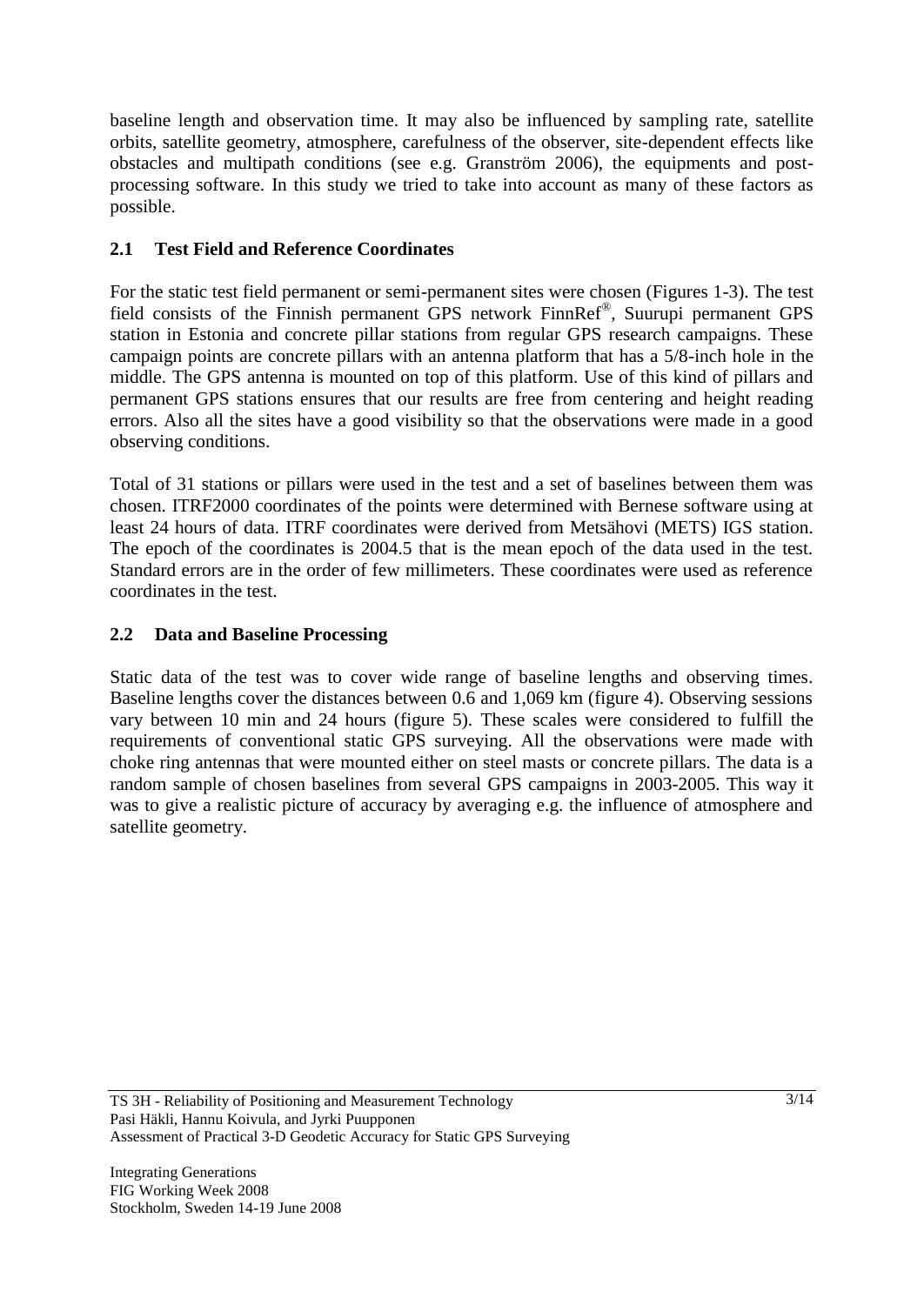

Figure 1. Test points used in the study. Triangles are the FinnRef<sup>®</sup> permanent GPS stations. Quadrangle is Suurupi permanent GPS station in Estonia. Circles are concrete pillars for research purposes.



**Figure 2.** A pillar of Romuvaara permanent GPS station. Three FinnRef® stations have this kind of concrete pillar as antenna platform. Same kind of pillars is used on the geodynamical test fields used in this study as well.



**Figure 3.** A mast of Tuorla permanent GPS station. This kind of a 2.5 m height steel grid mast is a typical antenna platform at FinnRef GPS sites.

TS 3H - Reliability of Positioning and Measurement Technology Pasi Häkli, Hannu Koivula, and Jyrki Puupponen Assessment of Practical 3-D Geodetic Accuracy for Static GPS Surveying

Integrating Generations FIG Working Week 2008 Stockholm, Sweden 14-19 June 2008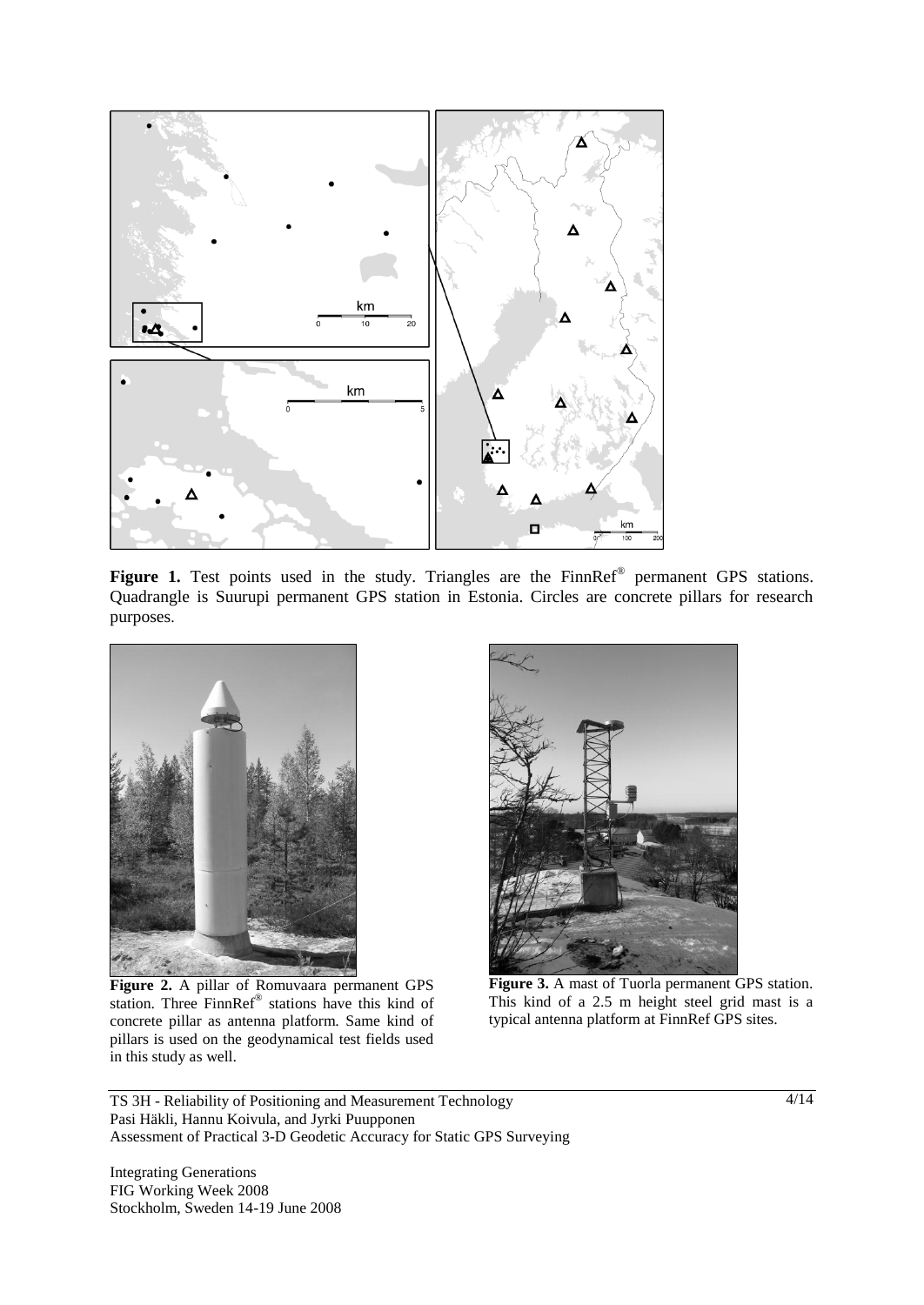The data was processed with commercial GPS software (Trimble Total Control) using standard processing parameters. These were mainly default options of the software and partly chosen to reflect the parameters that most of the surveyors use. However, instead of the default antenna models, NGS antenna models were used for the processing. Results are presented for individual baselines i.e. adjustments were not applied. In general, accuracy is expected to improve if proper network adjustment is utilized. A total of over 10,000 baselines were processed for the study, half of them with broadcast and half with precise ephemeredes. Figure 6 shows one example of the raw 3-D accuracy results when broadcast ephemeredes were used. It is clear how the results deviate more over longer baselines as expected.

All the processed data had an observing interval of 30 s since that is a nominal sampling rate of FinnRef® permanent GPS stations. In order to clarify if observing interval would have a significant role in this study, a separate test campaign was performed to study the influence of observing interval. A test was performed on another test field using tripods. Lengths of the 18 measured baselines varied between 1.8 and 32.5 km. Original observations were collected with 5 s sampling rate, but the same data was processed with 10 s 15 s and 30 s intervals as well. We did not find any significant improvement by using higher sampling rate (see figure 7). In all the cases we saw no or only a slight change in expectable accuracy when higher sampling interval was used. Mostly the slight improvement was seen on longer baselines with short observing sessions.



**Figure 4.** The baseline lengths cover the distances between 0.6 and 1,069 km. The graph behind show all the baseline lengths and the graph in front is zoomed to better show the lengths under 60 km.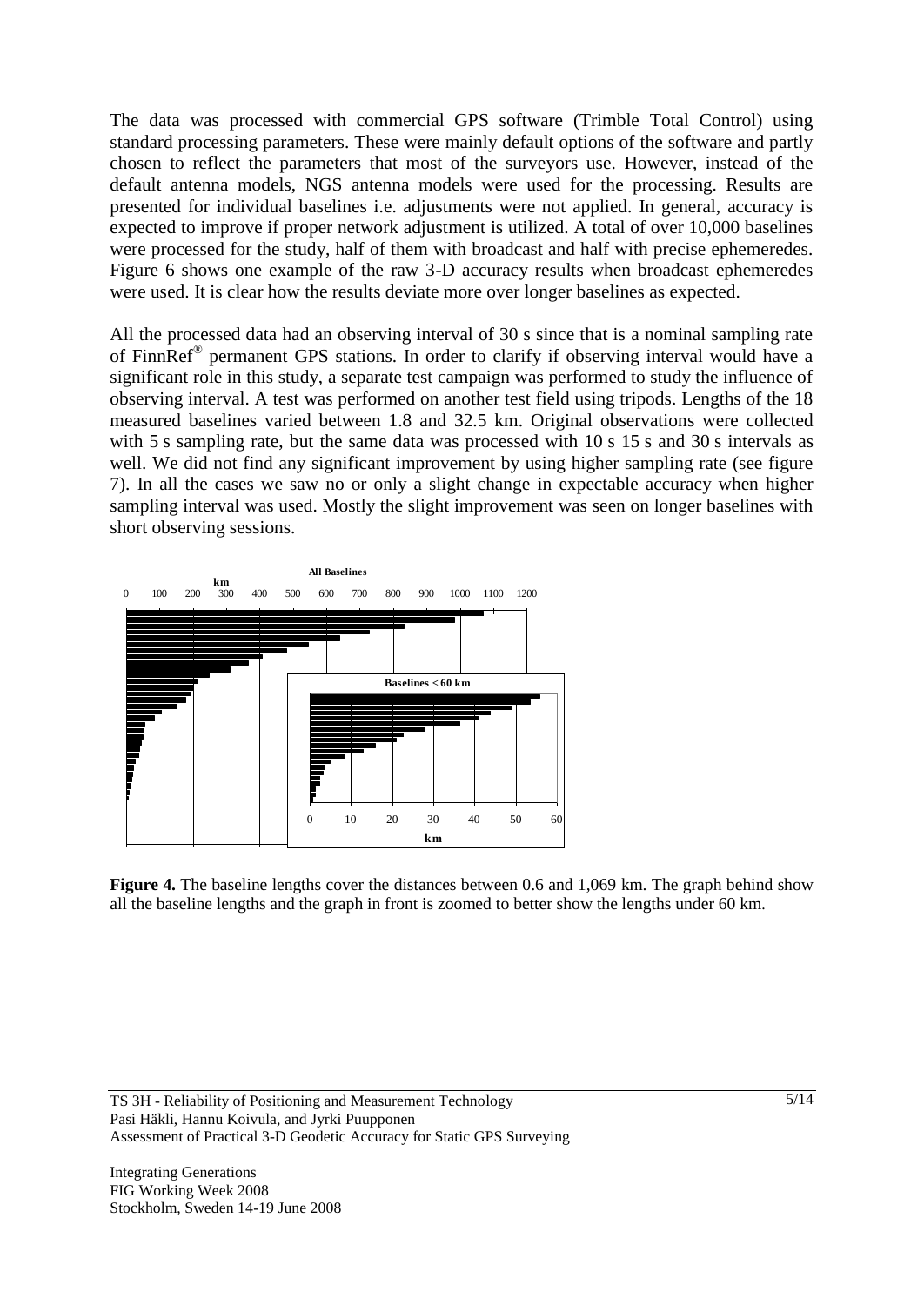

**Figure 5.** Observing sessions varied between 10 minutes and 24 hours.



**Figure 6.** 3-D accuracy of different baseline lengths using broadcast ephemerides. Observing time is 3 hours.

#### **2.3 Pre-processing of the Baseline Results**

GPS results for the computed points are given in cartesian X, Y, Z coordinates. By comparing these to reference coordinates we get an error vector that consists of components  $\Box X$ ,  $\Box Y$  and  $\Box Z$ . However, we use the length of error vector ( $\Box S$ ) as accuracy measure that can be considered one-dimensional. Hence accuracy is only one component in our 3-D case, baseline lengths and observing times being the others (Fig. 8). These form the components of one grid point where accuracy is the variable (observation). Each grid point consists of approximately 20 baseline results and the data sets used in surface fitting include 267 grid points for broadcast orbits and 275 grid points for precise orbits (5,062 and 5,178 baselines respectively).

In order to find the connection between baseline length, observing time and accuracy, a 3-D surface fit to the grid points is needed. Since the scales are wide both in baseline and session lengths, results are quite heterogeneous. Therefore pre-processing of the results is needed. Results were pre-processed first on individual observation level (1-D) and then group-wise (2- D).

TS 3H - Reliability of Positioning and Measurement Technology Pasi Häkli, Hannu Koivula, and Jyrki Puupponen Assessment of Practical 3-D Geodetic Accuracy for Static GPS Surveying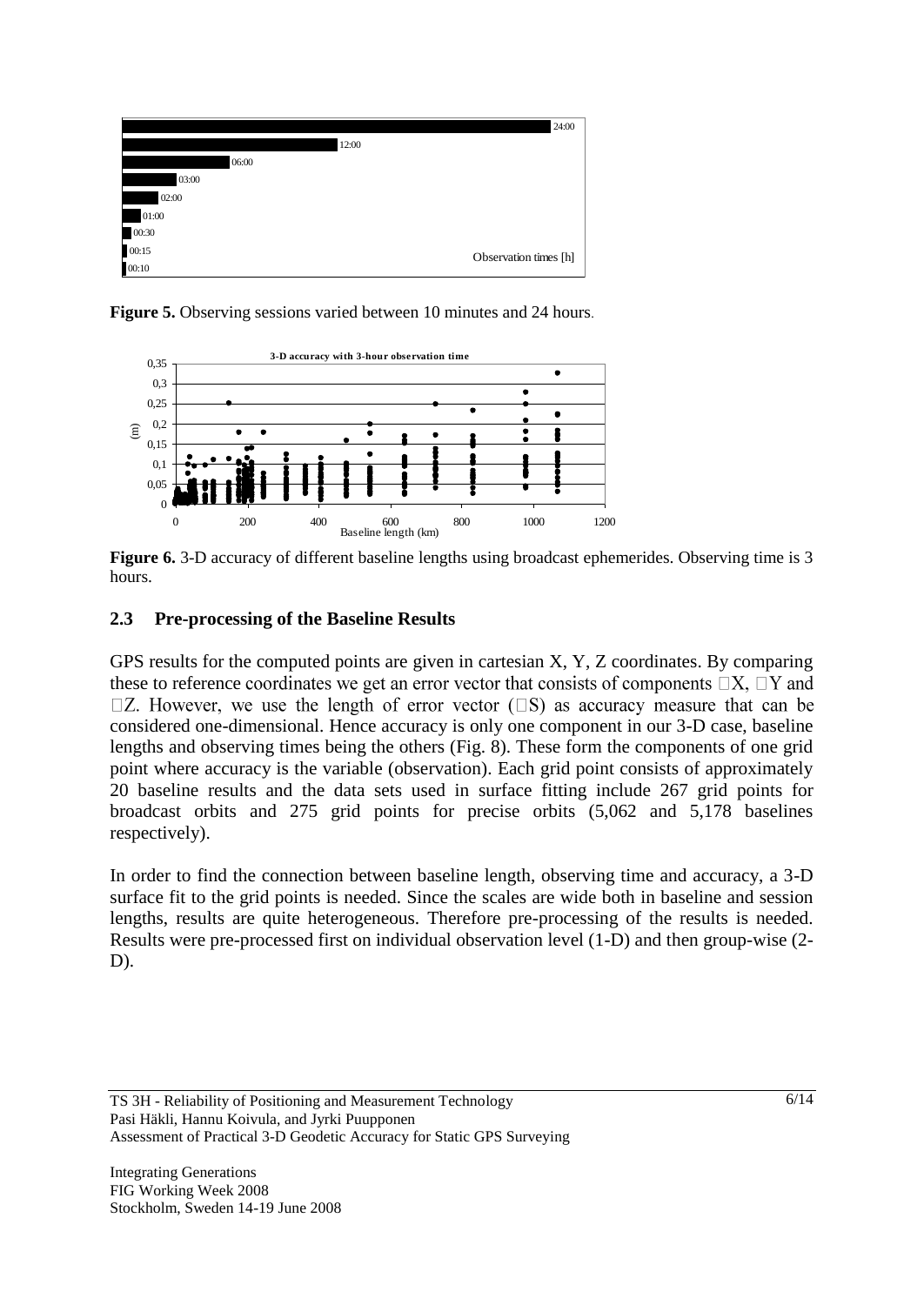



Figure 8. Data pre-processing at grid point level. Grid point components are baseline length and observation time and accuracy.

#### **Figure 7.** The influence of different observing intervals on static GPS results.

### 2.3.1 Individual Observations

The results were checked at individual observation level in order to get consistent (internally accurate) data sets. This is essential because each grid point consists of only 20 observations and in the presence of gross errors the accuracy is biased. Because of the same reason a rms (root mean square) was chosen as accuracy measure. For example  $95<sup>th</sup>$  percentile would have been more visual measure but also more unreliable because of the number of observations. An example of data set was shown in figure 6.

In the beginning a simple pre-elimination of gross errors was performed. Errors greater than 50 cm for individual baseline were considered to be gross errors and they were eliminated from the results. The limit is more or less arbitrarily chosen but one cannot consider errors larger than this as geodetic accuracy under any circumstances. However, an additional condition to the limit was set. If the error was smaller than  $1 \text{ cm} + 1 \text{ ppm}$ , the result was not discarded. This avoids individual results being rejected offhand even if commonly used condition (rather conservative though) of GPS distance-dependency is fulfilled.

According to the normal distribution, all data points outside the 99.9% (approximately  $3\Box$ ) deviate significantly from the rest of the data and therefore they can be considered as gross errors. This method was used after pre-elimination with a few iteration rounds. Approximately 1.5% of individual observations were eliminated during this stage. From the rest of the observations rms was calculated for each grid point.

#### 2.3.2 Grid Points

At the second step of pre-processing data was checked on grid point level in order to get consistent data for the surface fit. This is arguable because of heterogeneous data, e.g. data includes large errors (rms) at long baselines and short observation times, which could not be considered as geodetic accuracy. If the data were not processed at all a high-order surface would be needed to model the data.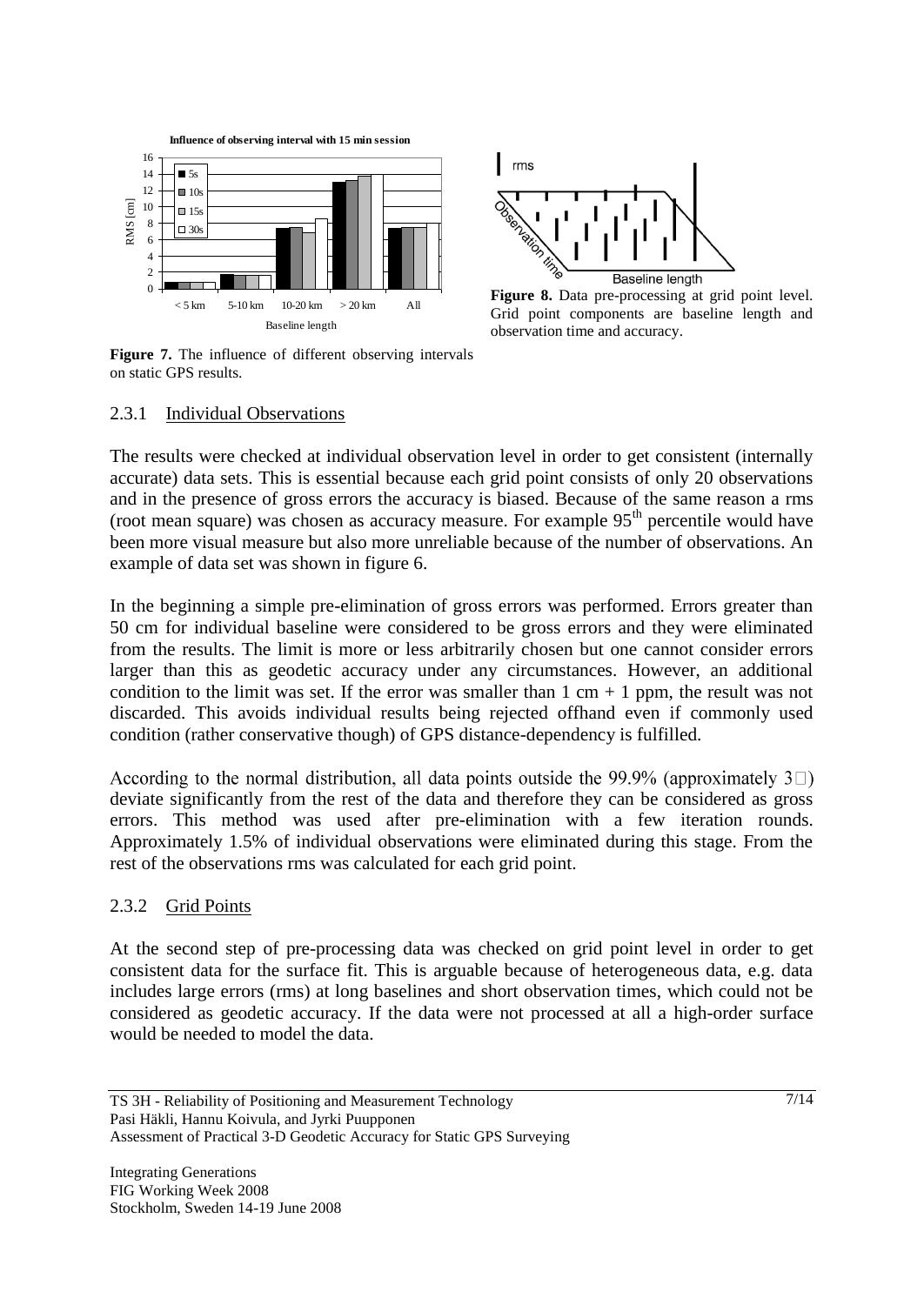Grid points were checked series-wise so that observing times were kept constant and baseline length and accuracy were variables (Fig. 9). Each series were checked against the outliers and also possible truncation point was searched. The truncation point is expected in cases where observations are simply too few to accomplish the accurate baseline processing in GPS computation. After these points GPS solution gets radically weaker and accuracy is poor. This is the case especially for long baselines measured with short observing times.

For outlier detection we chose polynomial fit method. High-order polynomial describes the data well and only coarse errors fall outside data set. The selected method is very conservative and ensures minimum rejections. First the optimum degree of the polynomial was searched. The degree was chosen with standard errors of the fit. Then n-degree polynomial was fitted through the series and fit errors (e) were compared to three times standard deviation of the fit errors  $(3\Box_e)$ . If fit error exceeded the limit, the grid point was rejected. Only a few gross errors were found. In the case of 1-hour series (Fig. 9) the polynomial degree was n=11 and no outliers were found.

After the outlier detection a possible truncation point of the series was searched. The selected search method was differencing the consecutive grid points in the series. Squared differences show a possible step in the series as a peak. Peaks were also checked against  $3\square$  rule described earlier. The method found some significant discontinuities in accuracy in the series of shorter observing sessions (which were also visually seen from the plots). The series were truncated from those points. The rms at these points was already outside the scale of the interest and therefore only bad data was rejected. For example the 10- and 15-minute series were truncated for both broadcast and precise orbit results at approx. 20 km baseline lengths and therefore following surface fit is not valid for longer baselines with these observing times. In 1-hour case (Fig. 9) results with broadcast orbits were truncated from 544 km.



**Figure 9.** rms values for broadcast (black) and precise (grey) when 1-hour sessions were used.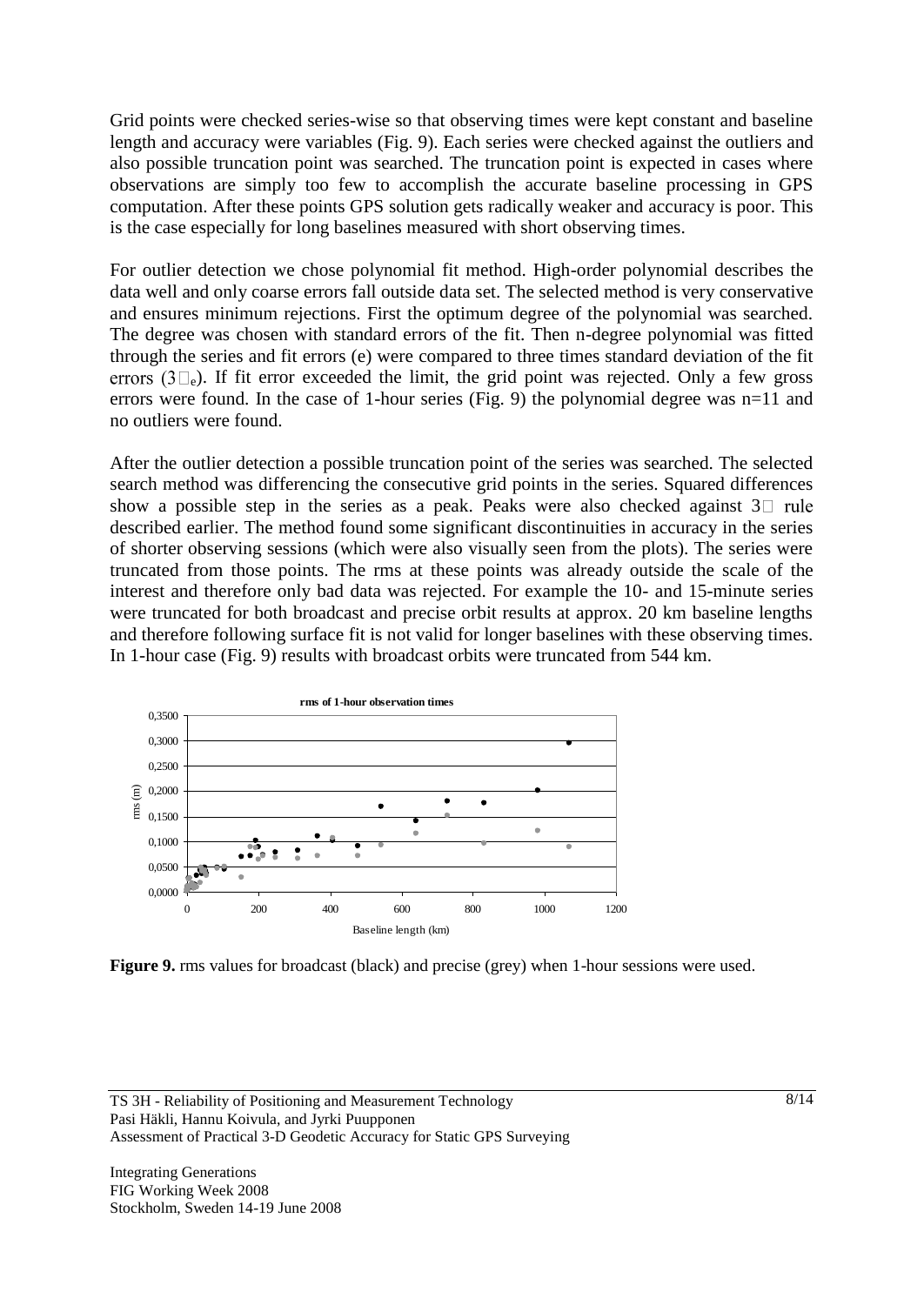### **2.4 Surface fi**

### 2.4.1 Method

After the grid data was pre-processed we used a multiple regression to fit a surface to the grid points. Several different surfaces were tested. After some tests it became evident that highorder surface or data linearization is needed since the grid is not evenly spaced and data is varying. Since we wanted to keep the number of surface parameters low, data linearization and plane fit were chosen. Various linearization methods were tested and after comparisons we ended up using 10-base logarithm and square root for linearization. The final plane fit was performed with the equation:

**Equation 1.** Formula used in the surface fit.

|         | $\log 10(z) = a + b \cdot \log 10(x) + c \cdot \sqrt{y}$ , where |
|---------|------------------------------------------------------------------|
| X       | baseline length [km]                                             |
| y       | session duration [h]                                             |
| Z.      | rms of accuracy [m]                                              |
| a, b, c | coefficients of surface fit                                      |

Plane was fitted iteratively with the least squares method. We computed the fit errors ( $e_i = z_i$ )  $Z_i$ ) and if the grid point deviated more than  $3\Box_e$  it was discarded in iterative process. Iterations were continued until all outliers were rejected. The outliers lie mainly outside the area of interest i.e. rms of rejected data is high. The number grid points used in plane fit are 199 for broadcast orbit results and 239 for precise orbit results.

#### 2.4.2 Goodness of fit

As a quality measure we use here R-squared  $(R^2)$  and rms of the fit. R-squared is the coefficient of the determination and tells how well the fitted surface can describe the data. rms instead shows the size of the remaining fit errors in the surface. However one must remember that rms gives the value that only roughly 68% of the measurements fall into (with an assumption of normal distributed data).

Rms of the final fit is 8.2 mm for broadcast orbit results and 10.9 mm for precise orbit results. Iterative process improved these values by a few millimeters, being in the beginning 13.6 mm and 13.0 mm, respectively. rms is fairly good if we take into account the heterogeneity of the original data. Also high R-squared value (0.907 for broadcast obits and 0.866 for precise orbits) proves that the model is suitable and describes the data successfully (Table 1).

The remaining fit errors at the grid points are drawn into the figure 10. We drew 1-5 cm regression lines to the figure. This range was thought to reflect geodetic accuracy however emphasizing to the lower end. The upper end may be considered in some less accuracydemanding measurements but for accurate surveying one should consider to use lower end (< 2 cm). As the figure shows most of the largest fit errors lie outside the area of interest. The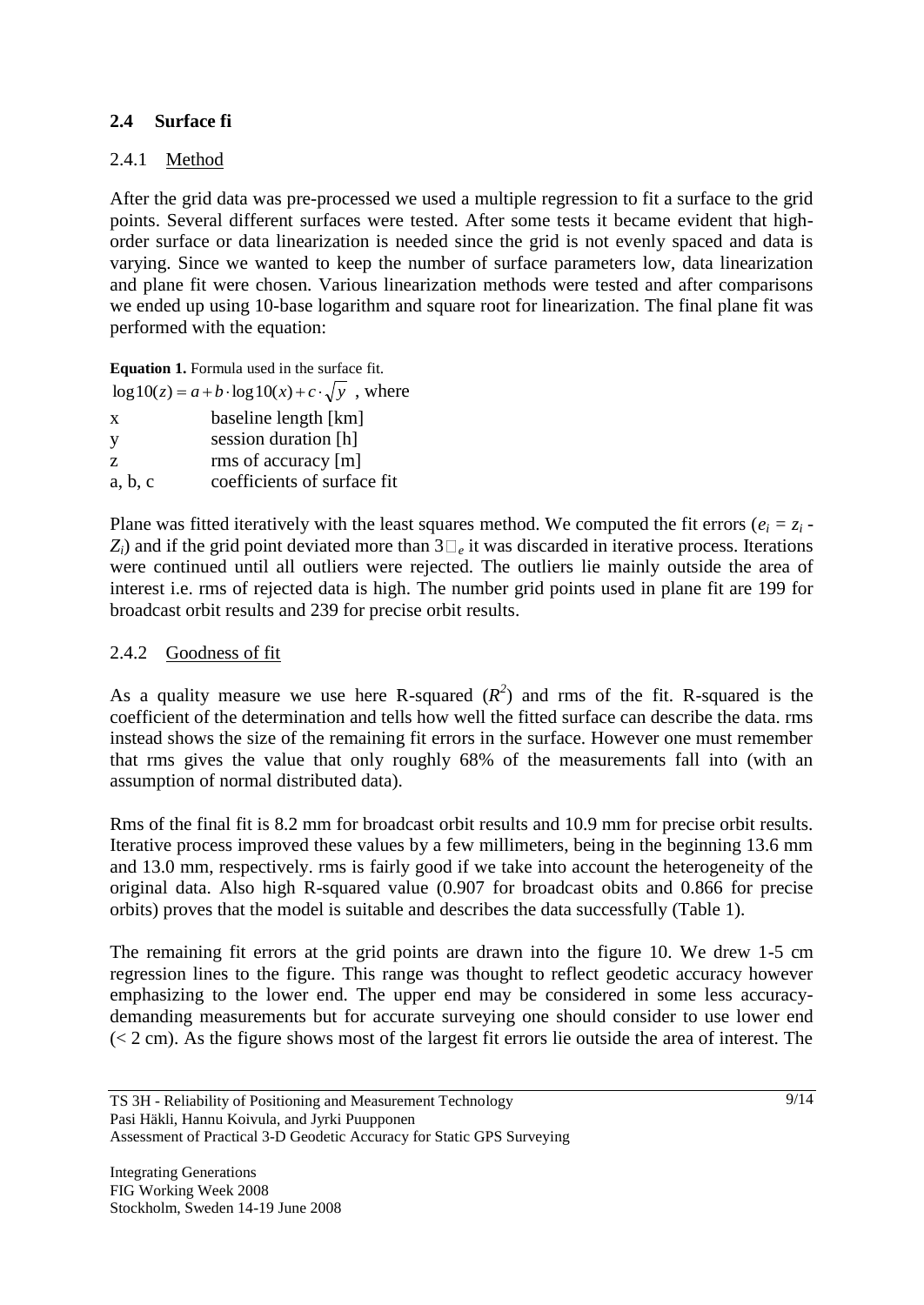rms of fit errors for the accuracies < 5 cm is even better, 7.3 mm for broadcast orbit results and 8.7 mm for precise orbit results (Table 1).



**Figure 10.** Grid points and remaining errors of the surface fit (circles) for broadcast orbits (a) and precise orbits (b). Figure shows also the regression lines for 1-5 cm accuracies.

**Table 1.** Some figures of the surface fit.  $R^2$  and rms of fit prove that the surfaces represent data well. rms (area) is the rms of fit in the defined area  $(z < 5cm)$ .

| Value                   | <b>Broadcast</b> | <b>Precise</b> |
|-------------------------|------------------|----------------|
| $R^2$ [-]               | 0.907            | 0.866          |
| rms [mm]                | 8.2              | 10.9           |
| rms, area [mm]          | 7.3              | 8.7            |
| Max error [mm]          | 23.6             | 32.4           |
| Iterations              |                  |                |
| # of grid points in fit | 199              | 239            |

#### **3 RESULTS**

#### **3.1 Accuracy vs. Baseline Length vs. Observing Time**

The graph in Figure 11 shows the connection between baseline length, observing time and rms accuracy. With the graph one can estimate one of above-mentioned variables if two of them are known. Both baseline length and observing time axes are in logarithmic scale. Regression lines show the rms accuracy of 3-D geodetic GPS for broadcast orbits (solid line) and precise orbits (dashed line). General trend is that longer the baselines are more one gain from using precise orbits. A grey shadowing indicates the area where the regression lines and the model are not valid. This is mainly due the fact that there were not enough data for reasonable GPS solution for that specific baseline length (e.g. truncated series) or that there were no grid points available.

It is relatively easy to use the graph. For example, if one knows the baseline length and desired accuracy, it is easy to read the recommended observing time. At the same time it may be decided if the precise orbits should be used or not. For example, one may estimate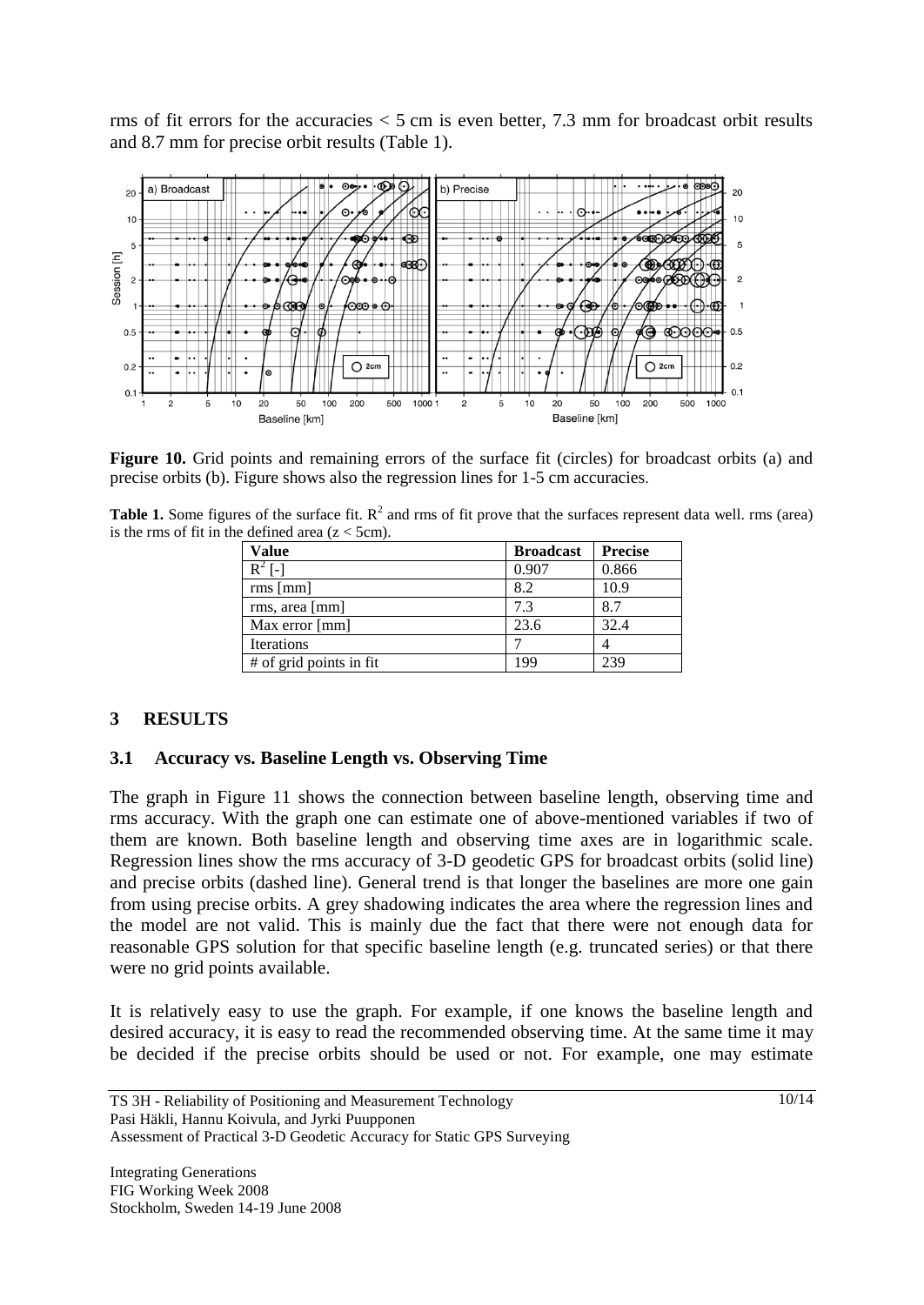observing time for 20 km baseline and 1 cm rms to be a bit more than 4 hours for precise orbit solutions.



Figure 11. Static GPS results for individual baseline solutions with broadcast ephemerides. Dependency of baseline length, observation time and accuracy (rms). Regression lines are for accuracies of 1-5 cm with 1 cm intervals.

#### **3.2 Remarks on Given Accuracies**

The regression lines are generated from rms values that generally indicate that 68% of the results will be better than the accuracy given by the graph. If higher confidence level is required, one may get an approximate of 95% confidence level by multiplying rms with the factor 2. It is also worth noticing that the results show 3-D accuracy. In GPS the height component is typically 2-3 times worse than horizontal components. This means that if you are only interested in horizontal coordinates on a map projection, the graph gives pessimistic accuracy estimates. On the other hand you are on the safe side getting the desired accuracy with even higher probability.

While using the graph one must remember that all resulting values are only estimates (even if based on real measurements) and one's own results may be strongly dependent on other factors. The sites used for the test have permanent installation with no possibility to centering or height measuring errors. The sites also locate in good observing environments. If your baselines are in an urban or forestry area or have lots of obstacles, the results may be worse than the graph indicates. There are differences in post-processing softwares as well. This graph was generated with using the default parameters recommended by the software we used. If you are experienced user and know what to do with all the parameters, you may reach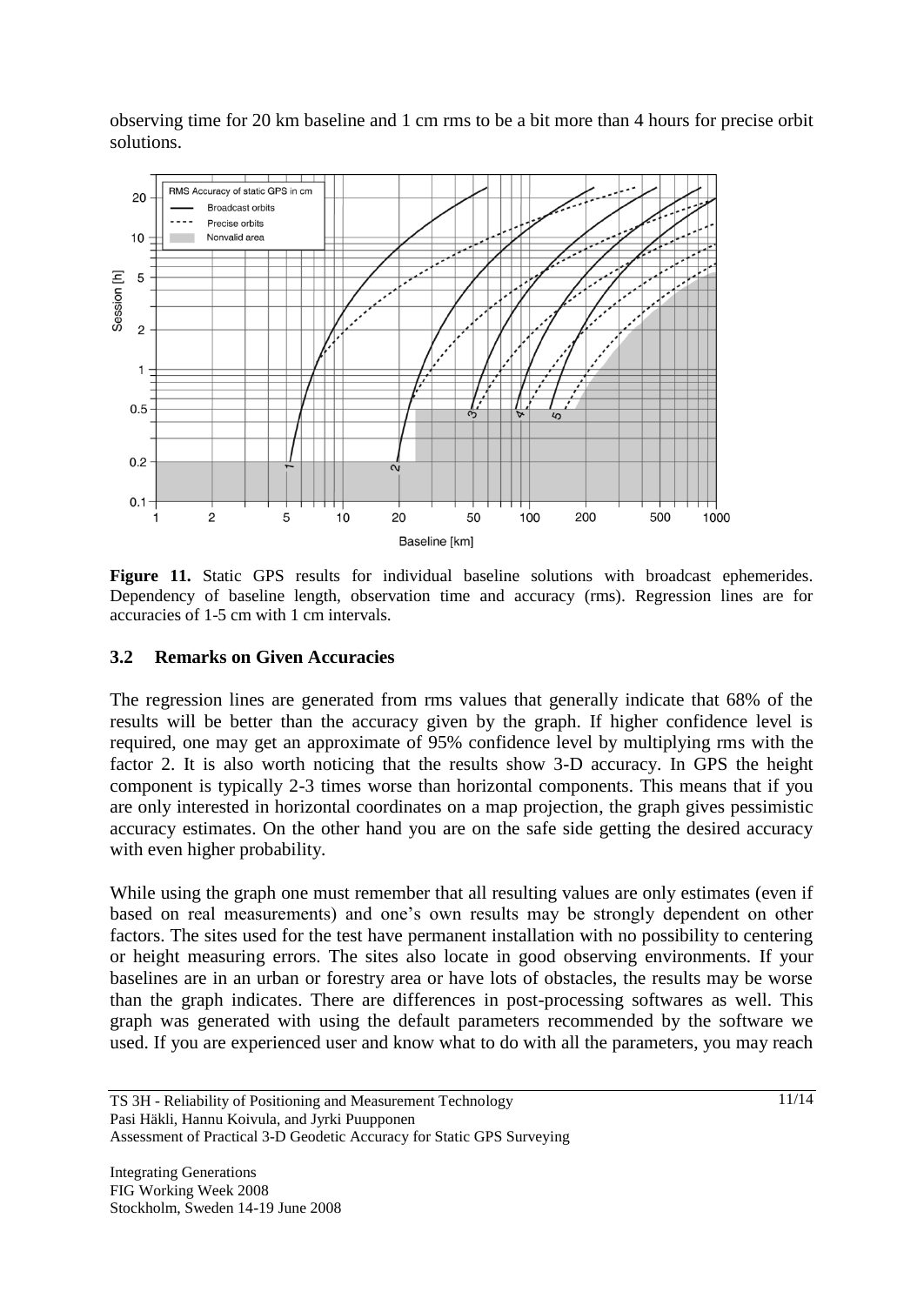higher accuracies that were shown here. Also, the graph gives the accuracies for independent baselines, so one may expect better results with proper network adjustment.

## **4 DISCUSSION**

Our primary intention was to create a general guideline to help surveyors in planning and executing e.g. engineering surveys. Earlier studies have been mainly reaching the limits of scientific GPS processing. The main difference between our and earlier studies is that we computed our baselines with commercial software with default parameters. We also expanded observing sessions to very short time spans for static surveying and covered the conventional baseline lengths that surveyors need. Even though the differences in ideology, we made some comparisons to earlier studies in order to weight our results against them.

Beutler et al. (1989) developed a formula giving the optimal performance of GPS. They made an assumption that they have ideal processing software and all biases could be solved. They also used fiducial point concept for estimating orbits (since precise orbits were not available at that time). In our study 24-h results represent the best performance of GPS and thus these were compared to those of Beutler et al. (1989). Their results fall between our broadcast and precise orbit results. Our broadcast results are 1-6 mm less accurate and precise results 0- 22 mm better than those of Beutler et al. for baselines up to 1,000 km. The difference depends on the baseline length being the largest at the longest baselines (1,000 km). Our results show the development occurred during the two decades. It is possible to achieve same accuracy (and even better) with commercial software than the "best possible" at that time because of e.g. drastic improvement of precise orbits, satellite constellation and more sophisticated GPS technology.

A more recent study by Eckl et al. (2001) studied GPS accuracy for baselines 26-300 km and estimated also influence of observing time span for sessions 4…24 hours. They used data from National CORS network and processed data with PAGES (scientific GPS-processing software) with precise IGS (final) orbits. They gave a simple formula to quantify the accuracy of GPS and did not find significant distance-dependency. Soler et al. (2006) tested the formula with observing sessions 1-4 hours. They concluded that equation cannot be extrapolated to sessions less than 3 hours. We found a slight distance-dependency especially on short observing sessions and if we compare our results to the time span of their equation (3…24 h), the accuracies converge at 80-100 km for 3-12 h and at 200-300 km for 24-hour sessions. However, the results are not fully comparable since Eckl et al. used precision (repeatability) as accuracy measure.

The study and comparison showed that it is difficult or even impossible to tell one truth of the GPS accuracy. Earlier accuracy studies have mainly been performed in connection to some scientific questions like crustal deformation analysis. These studies were limited to the most accurate scientific softwares and precise orbits only. However, e.g. continuous reference station networks offer a new kind of access to the reference frame for surveyors using rather commercial than scientific GPS softwares. Our study intends to fill that gap by offering a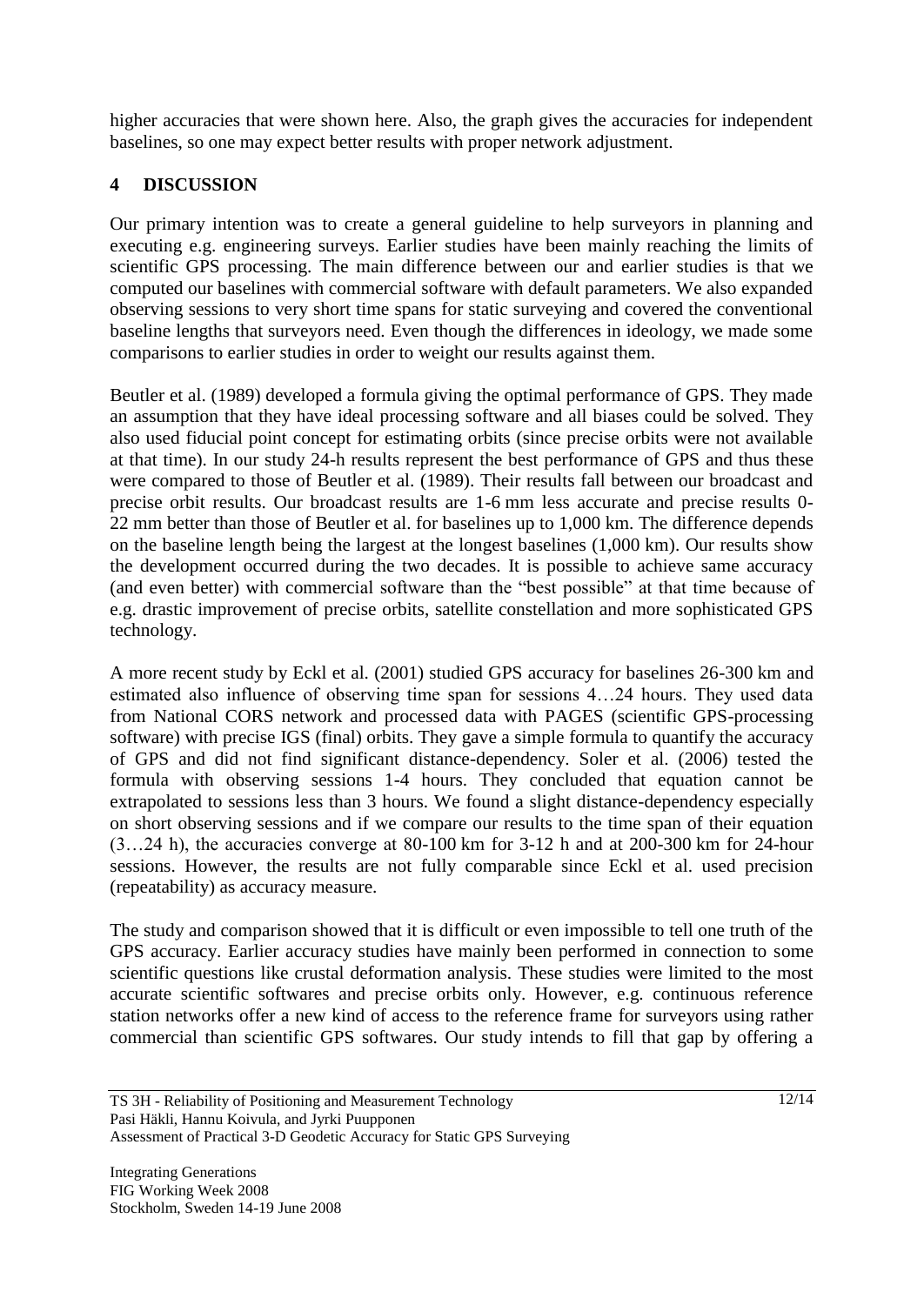simple graph where one may find the connection between GPS accuracy, observing time and baseline length for both precise and broadcast orbits.

#### **REFERENCES**

Beutler, G., I. Bauersima, S. Botton, W. Gurtner, M. Rothacher and T. Schildknecht (1989): Accuracy and Biases in the Geodetic Application of the Global Positioning System, Manuscripta Geodaetica, 14, 28-35, 1989.

Davis, J.L., W.H. Prescott, J.L. Svarc, and K.J. Wendt (1989): Assessment of Global Positioning System measurements for studies of crustal deformation, Journal of Geophysical Research, 94, B10, 13,635–13,650, 1989.

Dogan, U. (2007): Accuracy analysis of relative positions of permanent GPS stations in the Marmara region, Turkey. Survey Review, 39, 304, pp. 156-165.

Dong, D. and Y. Bock (1989): Global Positioning System Network Analysis with Phase Ambiguity Resolution Applied to Crustal Deformation Studies in California. Journal of Geophysical Research, 94, B4, 3,949-3,966, 1989.

Eckl M.C., R.A. Snay, T. Soler, M.W. Cline and G.L. Mader (2001): Accuracy of GPSderived relative positions as a function of interstation distance and observing-session duration. Journal of Geodesy 75: 633-640.

Granström, C. (2006): Site-Dependent Effects in High-Accuracy Applications of GNSS. Licentiate thesis. Chalmers University of Technology, Department of Radio and Space Science.

Häkli, P. (2004): Practical test on accuracy and usability of Virtual Reference Station method in Finland. FIG Working Week 2004, Conference proceedings. Athens, Greece, May 22-27, 2004. 16pp.

Häkli, P. (2006): Quality of Virtual Data Generated from the GNSS Reference Station Network. Conference proceedings. Shaping the Change, XXIII FIG Congress, Munich, Germany, October 8-13, 2006. 14pp.

Häkli, P. (2007): A case study on Virtual Reference Station Concept in Finland. Survey Review 39, 304 pp.145-155

Häkli, P., and H. Koivula (2006): Quality of Geodetic GPS. Conference Proceedings. NKG General Assembly, Copenhagen, Denmark, May 28 – June 2, 2006. 8pp.

Larson, K.M. and D.C. Agnew (1991): Application of the Global Positioning System to Crustal Deformation Measurement 1. Precision and Accuracy. Journal of Geophysical Research, 96, B10, 16,547-16,565, 1991.